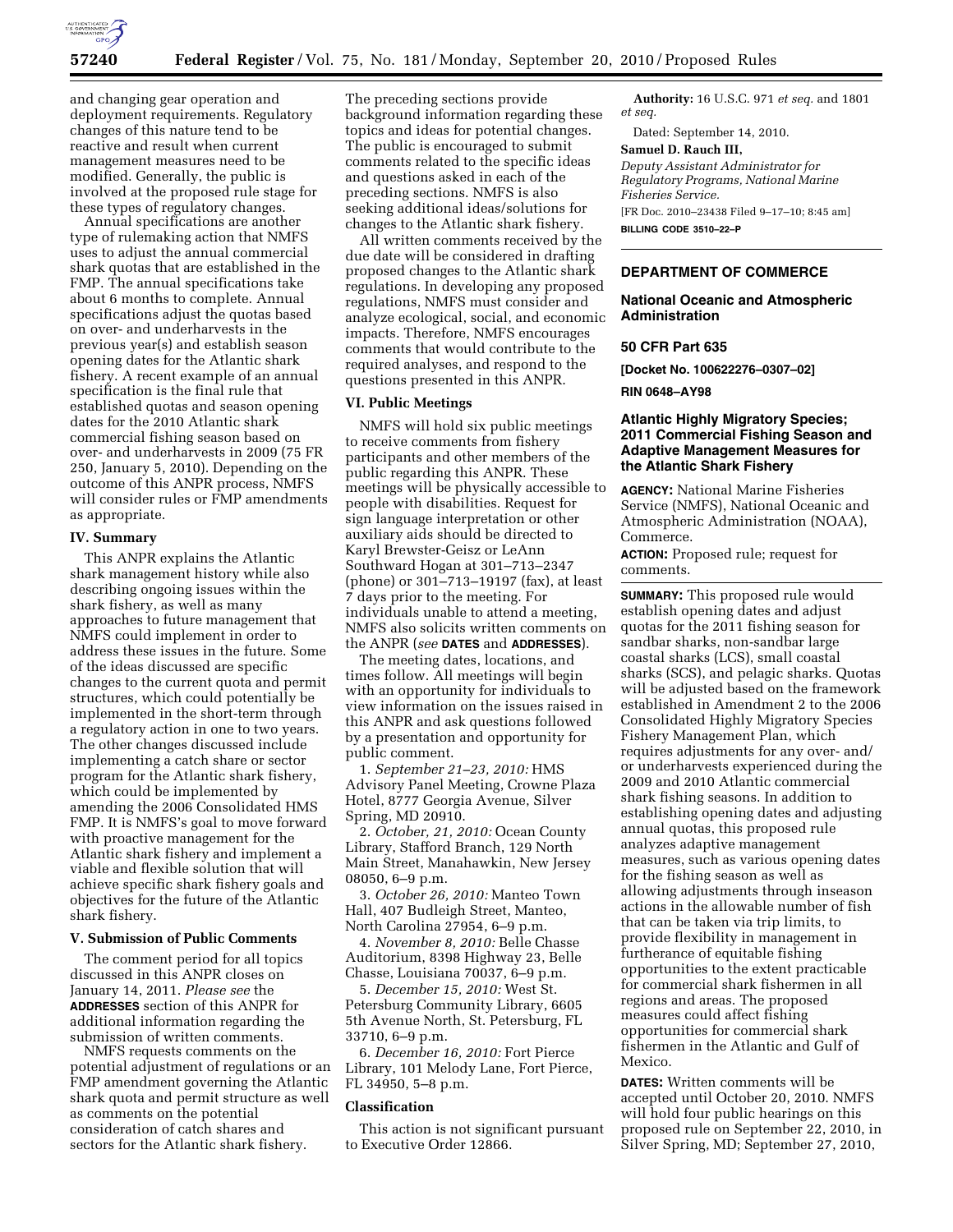in Tequesta, FL; October 4, 2010, in Belle Chasse, LA; and a meeting on October 6, 2010, via conference call to receive comments from fishery participants and other members of the public regarding this proposed rule. **ADDRESSES:** The public hearings will be held at the Crowne Plaza Hotel, 8777 Georgia Avenue, Silver Spring, MD 20910; Tequesta Branch Library, 461 Old Dixie Highway North, Tequesta, FL 33469; Belle Chasse Auditorium, 8398 Highway 23, Belle Chasse, LA, 70037; and via conference call at 1–800–857–

3903; passcode: 2381782. You may submit comments, identified by 0648–AY98, by any one of the following methods:

• *Electronic Submissions:* Submit all electronic public comments via the Federal eRulemaking Portal at *[http://](http://www.regulations.gov) [www.regulations.gov](http://www.regulations.gov)*.

• *Fax:* 301–713–1917, Attn: Karyl Brewster-Geisz or Guy´ DuBeck, or Jackie Wilson at 404–806–9188.

• *Mail:* 1315 East-West Highway, Silver Spring, MD 20910. Please mark the outside of the envelope ''Comments on the Proposed Rule To Establish Quotas and Adaptive Management Measures for the 2011 Atlantic Shark Commercial Fishing Season.''

• *Instructions:* No comments will be posted for public viewing until after the comment period has closed. All comments received are a part of the public record and generally will be posted to *<http://www.regulations.gov>* without change. All Personal Identifying Information (*e.g.,* name, address) voluntarily submitted by the commenter may be publicly accessible. Do not submit Confidential Business Information or otherwise sensitive or protected information.

NMFS will accept anonymous comments (enter N/A in the required fields, if you wish to remain anonymous). You may submit attachments to electronic comments in Microsoft Word, Excel, WordPerfect, or Adobe PDF file formats only.

**FOR FURTHER INFORMATION CONTACT:**  Karyl Brewster-Geisz or Guy´ DuBeck by phone: 301–713–2347 or fax: 301–713– 1917, or Jackie Wilson by phone: 240– 338–3936 or fax: 404–806–9188.

# **SUPPLEMENTARY INFORMATION:**

#### **Background**

The Atlantic shark fishery is managed under the authority of the Magnuson-Stevens Fishery Conservation and Management Act (Magnuson-Stevens Act). The 2006 Consolidated HMS FMP and its amendments under the Magnuson-Stevens Act are implemented by regulations at 50 CFR part 635.

On June 24, 2008, NMFS published a final rule (73 FR 35778, corrected at 73 FR 40658, July 15, 2008) implementing Amendment 2 to the 2006 Consolidated HMS FMP (Amendment 2). That final rule established the annual quotas for sandbar sharks, non-sandbar LCS, and pelagic sharks, and also reduced the annual base quotas for non-sandbar LCS and sandbar sharks through December 31, 2012, to account for large overharvests that occurred in 2007. The final rule also established a shark research fishery that allows for the commercial harvest of sandbar sharks; sandbar harvest is prohibited outside of the shark research fishery. In addition, that final rule established accounting measures for under- and overharvests and redefined the shark fishery regions.

On June 1, 2010, NMFS published a final rule (75 FR 30484) implementing Amendment 3 to the 2006 Consolidated HMS FMP. This rule established, among other things, new base quotas for blacknose shark and non-blacknose SCS fisheries.

Under Amendments 2 and 3 to the 2006 Consolidated HMS FMP, the Atlantic shark annual quotas apply to all areas of the Atlantic Ocean, Gulf of Mexico, and Caribbean Sea. NMFS has split the non-sandbar LCS quota outside the research fishery between two regions, the Atlantic and Gulf of Mexico. The boundary delineating these two regions is a line beginning on the east coast of Florida, at the mainland, at 25°20.4′ N. lat. and proceeding due east. Any water and land to the south and west of that boundary, including the Caribbean, is considered, for the purposes of quota monitoring and setting of quotas, to be within the Gulf of Mexico region. Any water and land to the north and east of that boundary, for the purposes of quota monitoring and setting of quotas, is considered to be within the Atlantic region.

As described below, in addition to establishing the adjusted annual quotas, NMFS is also proposing several changes to the regulations regarding flexibility in season opening dates and retention limits. The following summarizes the current history of the program.

In Amendment 2, NMFS decreased the number of fishing seasons from three seasons to one because of the reduced quotas that were implemented to rebuild overfished shark stocks, prevent overfishing, and meet the other objectives of Amendment 2. NMFS also reduced the commercial retention limits for non-sandbar LCS and prohibited the retention of sandbar sharks, except in a small shark research fishery. Historically, sandbar sharks accounted for majority of the sharks caught in the

directed LCS fishery. As such, as described in Amendment 2, NMFS felt that prohibiting sandbar sharks in combination with low retention limits for non-sandbar LCS would reduce the LCS fishery to incidental levels. NMFS expected this incidental LCS fishery would last year-round and provide the mid-Atlantic fishery participants the opportunity to catch part of the nonsandbar LCS quota during the summer months when LCS migrate northward and for shark fishermen, who hold directed and incidental commercial shark permits, to be able to land LCS incidentally year-round as they targeted other species in other fisheries. However, this expectation did not happen in the 2009 or 2010 non-sandbar LCS fisheries as shark fishermen continued to direct on non-sandbar LCS, despite the low retention limits.

In 2009, all the Atlantic commercial shark fisheries opened on January 23, 2009 (73 FR 79005, December 24, 2008). On June 6, 2009, the non-sandbar LCS fishery closed in the Gulf of Mexico region (74 FR 26803, June 4, 2009). In the Gulf of Mexico region, fishery participants had limited opportunities to harvest the 2009 Gulf of Mexico nonsandbar LCS quota due to the June 6, 2009 closure of the non-sandbar LCS fishery. State fishermen in Louisiana were further limited due to a state water closure from April 1–June 30.

In 2009, the non-sandbar LCS fishery in the Atlantic region closed on July 1, 2009 (74 FR 30479, June 26, 2009). Due to this closure, and also because of the mid-Atlantic bottom longline (BLL) closure in federal waters from January 1–July 31; the state water closure in Virginia, Maryland, Delaware, and New Jersey from May 15–July 15; and the limited availability of non-sandbar LCS in northern Atlantic waters at the beginning of the year due to migratory patterns, the fishery participants from North Carolina and northward did not have a non-sandbar LCS fishing season in 2009.

In 2009, NMFS received requests to consider delaying the 2010 non-sandbar LCS fishing season until July in the Atlantic region to allow more shark fishing opportunities in the Mid-Atlantic. NMFS delayed the opening of the 2010 non-sandbar LCS in the Atlantic region until July 15, 2010, in order to allow for more equitably distributed shark fishing opportunities as intended by Amendment 2. It is too early to determine if the delay in the Atlantic region until July 15 provided more broadly distributed opportunities to all fishermen in that region.

For the Gulf of Mexico region in 2010, the season opened on February 4, 2010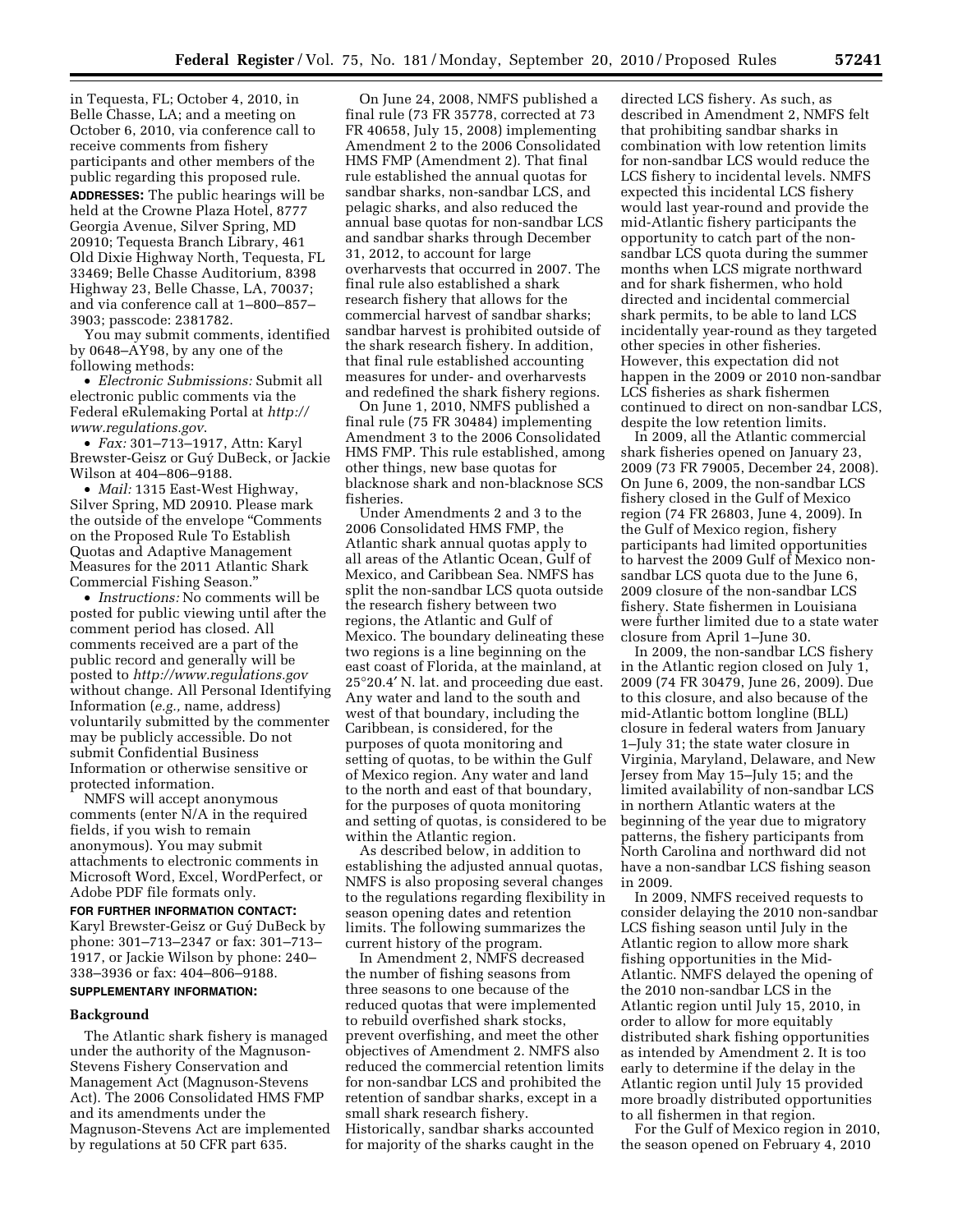(75 FR 250), and then closed six weeks later on March 17, 2010 (75 FR 12700), when the quota was taken. Because of the closure and inclement weather in the area, many fishery participants in the region did not have opportunities to participate in the 2010 Gulf of Mexico non-sandbar LCS fishery.

Based on these experiences, NMFS is considering measures in a draft environmental assessment that would provide NMFS annual flexibility to extend all of the shark fishery seasons to provide participants from all areas expanded opportunities to harvest a portion of the available non-sandbar LCS shark quota in the Atlantic and Gulf of Mexico regions. These measures would consider criteria that could be used to delay the opening of the fishing season through the annual specifications process as well as to adjust trip limits via inseason actions to provide expanded access to the resource and to address ecological concerns. This flexibility would allow NMFS to consider unanticipated events including large scale issues (*e.g.,* BP/Deepwater Horizon oil spill) or small scale issues (*e.g.,* inclement weather or slight shifts in migratory patterns due to colder or warmer water) in order to provide more equitable fishing opportunities across all regions to the extent practicable.

# **Accounting for Under- and Overharvests**

Consistent with  $§ 635.27(b)(1)(i)(A)$ , if the available non-sandbar LCS quota in a particular region or in the research fishery is exceeded in any fishing season, NMFS will deduct an amount equivalent to the overharvest(s) from the quota in that region or in the research fishery for the following fishing season or, depending on the level of overharvest(s), NMFS may deduct an amount equivalent to the overharvest(s) spread over a number of subsequent fishing seasons to a maximum of five years, in the specific region or research fishery where the overharvest occurred. If the available quota for sandbar sharks, blacknose sharks, non-blacknose SCS, blue sharks, porbeagle sharks, and

pelagic sharks (other than porbeagle or blue sharks) is exceeded in any fishing season, NMFS will deduct an amount equivalent to the overharvest(s) from the following fishing season quota or, depending on the level of overharvest(s), NMFS may deduct an amount equivalent to the overharvest(s) spread over a number of subsequent fishing seasons to a maximum of five years. If the blue shark quota is exceeded, NMFS will reduce the annual commercial quota for pelagic sharks by the amount that the blue shark quota is exceeded prior to the start of the next fishing year or, depending on the level of overharvest(s), deduct an amount equivalent to the overharvest(s) spread over a number of subsequent fishing years to a maximum of five years.

Consistent with  $\S 635.27(b)(1)(i)(B)$ , if an annual quota for sandbar sharks, blacknose sharks, non-blacknose SCS, blue sharks, porbeagle sharks, or pelagic sharks (other than porbeagle or blue sharks) is not exceeded, NMFS may adjust the annual quota depending on the status of the stock or quota group. If the annual quota for non-sandbar LCS is not exceeded in either region or in the research fishery, NMFS may adjust the annual quota for that region or the research fishery depending on the status of the stock or quota group. If the stock/ complex (*e.g.,* sandbar sharks, porbeagle sharks, non-sandbar LCS, blue sharks) or specific species within a quota group (*e.g.,* blacktip sharks within the nonsandbar LCS complex) is declared to be overfished, to have overfishing occurring, or to have an unknown status, NMFS will not adjust the following fishing year's quota for any underharvest, and the following fishing year's quota will be equal to the base annual quota (or the adjusted base quota for sandbar sharks and non-sandbar LCS until December 31, 2012).

Currently, blacknose sharks and sandbar sharks have been determined to be overfished with overfishing occurring. Porbeagle sharks have been determined to be overfished. Blue sharks and pelagic sharks (other than

porbeagle or blue sharks) have an unknown stock status. Finally, blacktip sharks in the Gulf of Mexico region were determined to not be overfished with no overfishing occurring. However, blacktip sharks are included in the nonsandbar LCS complex for the Atlantic and Gulf of Mexico regions, the status of which has been determined to be unknown. As a result, no underharvests from the 2010 Atlantic commercial shark fishing season would be applied to the 2011 annual quotas or adjusted base quotas of these complexes.

Thus, the 2011 proposed quotas would be equal to the base annual quota for blacknose sharks, porbeagle sharks, blue sharks, and pelagic sharks (other than porbeagle or blue sharks) or the adjusted base annual quota for sandbar sharks and non-sandbar LCS, minus any potential overharvests that occurred in the 2009 and 2010 fishing seasons.

The non-blacknose SCS complex has been determined to not be overfished and has no overfishing occurring; therefore, any underharvest from the 2010 Atlantic commercial shark fishing season would be applied to the 2011 annual quotas or adjusted base quotas.

#### *2011 Proposed Quotas*

This rule proposes minor changes to the overall adjusted base and annual commercial quotas due to overharvests that occurred in 2009 and 2010. The proposed 2011 quotas by species and species group are summarized in Table 1.

Based on dealer reports received as of July 31, 2010, the non-sandbar LCS quota in the Gulf of Mexico region was exceeded during the 2010 Atlantic commercial shark fishing season. In the final rule, NMFS will adjust the quotas based on dealer reports received as of October 31, 2010. Thus, all of the 2011 proposed quotas for the respective shark complexes/species are subject to change if any overharvests occur before the final rule for this action. All dealer reports that are received by NMFS after October 31, 2010, will be used to adjust the 2012 quotas, as appropriate.

TABLE1—2011 PROPOSED QUOTAS AND OPENING DATES FOR THE ATLANTIC SHARK FISHERIES [All quotas and landings are dressed weight (dw), in metric tons (mt), unless specified otherwise]

| Species group                        | Region                     | 2010 annual quota                                      | Preliminary 2010<br>landings <sup>1</sup>        | Overharvest | 2011 Base annual<br>quota <sup>2</sup>                 | 2011 Proposed<br>quota                                  | Season opening<br>dates                             |
|--------------------------------------|----------------------------|--------------------------------------------------------|--------------------------------------------------|-------------|--------------------------------------------------------|---------------------------------------------------------|-----------------------------------------------------|
|                                      |                            | (A)                                                    | (B)                                              | (C)         | (D)                                                    | $(D-C)$                                                 |                                                     |
| Non-Sandbar Large<br>Coastal Sharks. | Gulf of Mexico<br>Atlantic | 390.5 (860,896 lb<br>dw).<br>169.7 (374.121 lb<br>dw). | 407.9 (899,896 lb<br>dw).<br>22.2 (49.026 lb dw) | 17.4<br>.   | 390.5 (860,896 lb<br>dw).<br>187.8 (414,024 lb<br>dw). | 373.1 (822,536 lb<br>dw).<br>190.43 (419,756 lb<br>dw). | On or about Janu-<br>ary 1, 2011.<br>July 15, 2011. |
| Non-Sandbar LCS<br>Research Quota.   | No regional quotas         | 37.5 (82,673 lb dw)                                    | 25.2 (55,487 lb dw)                              |             | 37.5 (82,673 lb dw)                                    | 37.5 (82,673 lb)<br>dw).                                |                                                     |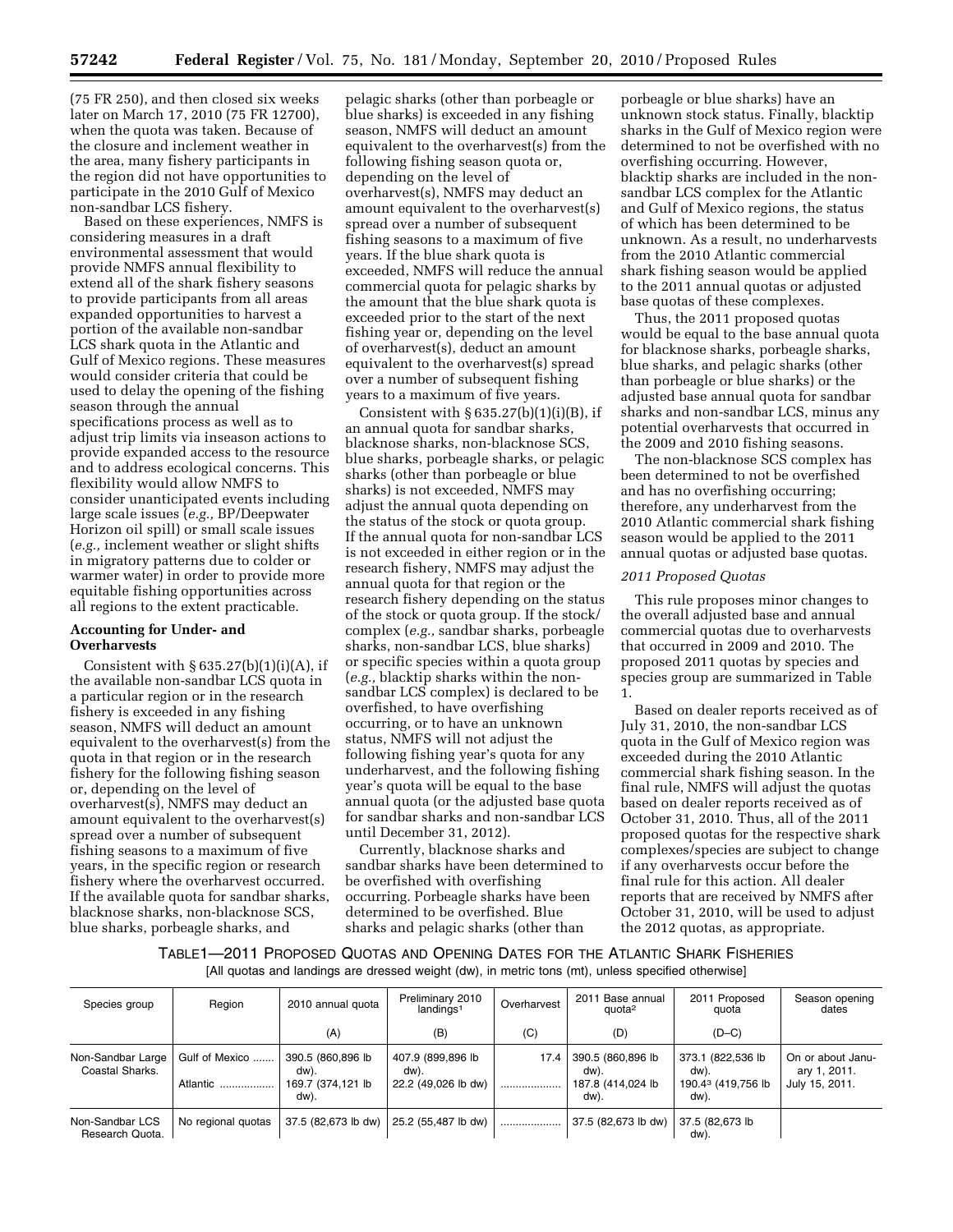TABLE1—2011 PROPOSED QUOTAS AND OPENING DATES FOR THE ATLANTIC SHARK FISHERIES—Continued [All quotas and landings are dressed weight (dw), in metric tons (mt), unless specified otherwise]

| Species group                                         | Region             | 2010 annual quota         | Preliminary 2010<br>landings <sup>1</sup> | Overharvest | 2011 Base annual<br>quota <sup>2</sup> | 2011 Proposed<br>quota    | Season opening<br>dates           |
|-------------------------------------------------------|--------------------|---------------------------|-------------------------------------------|-------------|----------------------------------------|---------------------------|-----------------------------------|
|                                                       |                    | (A)                       | (B)                                       | (C)         | (D)                                    | $(D-C)$                   |                                   |
| Sandbar Research<br>Quota.                            | No regional quotas | 87.9 (193,784 lb<br>dw).  | 42.6 (93,844 lb dw)                       |             | 87.9 (193,784 lb<br>dw).               | 87.9 (193,784 lb<br>dw).  |                                   |
| Non-Blacknose<br><b>Small Coastal</b><br>Sharks.      | No regional quotas | 221.6 (488,539 lb<br>dw). | 40.0 (88,187 lb dw)                       |             | 221.6 (488,539 lb<br>dw).              | 221.6 (488,539 lb<br>dw). | On or about Janu-<br>ary 1, 2011. |
| <b>Blacknose Sharks</b>                               | No regional quotas | 19.9 (43,872 lb dw)       | 6.8 (15,082 lb dw)                        |             | 19.9 (43,872 lb dw)                    | 19.9 (43,872 lb<br>dw).   |                                   |
| Blue Sharks                                           | No regional quotas | 273 (601,856 lb)<br>dw).  | 3.4 (7,388 lb dw)                         |             | 273 (601,856 lb)<br>dw).               | 273 (601,856 lb<br>dw).   |                                   |
| Porbeagle Sharks                                      | No regional quotas | $1.5$ (3,307 lb dw)       | $1.3$ (2,824 lb dw)                       |             | 1.7 (3,748 lb dw)                      | 1.7 (3,748 lb dw).        |                                   |
| Pelagic Sharks<br>Other Than<br>Porbeagle or<br>Blue. | No regional quotas | 488 (1,075,856 lb<br>dw). | 92.9 (204,750 lb<br>dw).                  |             | 488 (1,075,856 lb<br>dw).              | 488 (1,075,856 lb<br>dw). |                                   |
|                                                       |                    |                           |                                           |             |                                        |                           |                                   |

1 Landings are from January 1, 2010, until July 31, 2010, and are subject to change.<br><sup>2</sup> 2010 annual base quotas for sandbar and non-sandbar LCS are the annual adjusted base quotas that are effective from July 24, 2008, un

<sup>3</sup> NMFS intends to adjust the 2011 quota for Atlantic non-sandbar LCS to account for the 2.6 mt dw that was over estimated in the landings report in 2010 after the final rule establishing the 2010 quota published.

### 1. Proposed 2011 Quotas for Non-Sandbar LCS and Sandbar Sharks Within the Shark Research Fishery

The 2011 proposed commercial quotas within the shark research fishery are 37.5 mt dw (82,673 lb dw) for nonsandbar LCS and 87.9 mt dw (193,784 lb dw) for sandbar sharks. This proposed rule would not change any of the overall adjusted base commercial quotas.

Within the shark research fishery, as of July 31, 2010, preliminary reported landings of non-sandbar LCS were at 67.1 percent (25.2 mt dw), and sandbar shark reported landings were at 48.4 percent (42.6 mt dw). Reported landings have not exceeded the 2010 quota to date. Therefore, based on preliminary estimates and consistent with the current regulations at § 635.27(b)(1)(vii), NMFS is not proposing to reduce 2011 quotas in the shark research fishery based on any overharvests.

Under § 635.27(b)(1)(i)(A), because individual species, complexes, or species within a complex have been determined to be either overfished, have overfishing occurring, overfished with overfishing occurring, or have an unknown status, underharvests for these species and/or complexes would not be applied to the 2011 quotas. Therefore, NMFS proposes 2011 quotas for nonsandbar LCS and sandbar sharks within the shark research fishery would be 37.5 mt dw (82,673 lb dw) and 87.9 mt dw (193,784 lb dw), respectively.

2. Proposed 2011 Quotas for the Non-Sandbar LCS in the Gulf of Mexico Region

The 2011 proposed quota for nonsandbar LCS in the Gulf of Mexico

region is 373.1 mt dw (822,536 lb dw). As of July 31, 2010, preliminary reported landings were at 104.5 percent (407.9 mt dw) for non-sandbar LCS in the Gulf of Mexico region. These reported landings exceed the 2010 quota by 17.4 mt dw. As such, NMFS's proposal deducts the overharvest from the 2011 annual quota. Therefore, the 2011 proposed quota for non-sandbar LCS in the Gulf of Mexico region is 373.1 mt dw (822,536 lb dw) (390.5 mt dw annual base quota—17.4 mt dw of 2010 overage = 373.1 mt dw 2011 adjusted annual quota).

3. Proposed 2011 Quotas for the Non-Sandbar LCS in the Atlantic Region

The 2011 proposed quota for nonsandbar LCS in the Atlantic region is 190.4 mt dw (419,756 lb dw). As of July 31, 2010, preliminary reported landings were at 13.1 percent (22.2 mt dw) for non-sandbar LCS in the Atlantic region as the commercial season opened on July 15, 2010. In the final rule establishing the 2010 quotas (75 FR 250, January 5, 2010), NMFS accounted for an overharvest of non-sandbar LCS of 18.1 mt dw (39,903 lb dw) using data that was reported as of October 31, 2009. Between that date and December 31, 2009, the reported landings dropped by 2.6 mt dw. This decline is due to normal quality control procedures that occur when updated data are supplied. As such, in accordance with  $§ 635.27(b)(1)(i)$ , the amount that was deducted from the 2010 annual quota, based on preliminary numbers that were later corrected, would be added to the proposed 2011 non-sandbar LCS quota in the Atlantic region. Thus, the 2011 proposed commercial non-sandbar LCS

quota would be 190.4 mt dw (419,756 lb dw) (187.8 mt dw annual base quota + 2.6 mt dw 2009 over estimated landings = 190.4 mt dw 2011 adjusted annual quota).

4. Proposed 2011 Quotas for SCS and Pelagic Sharks

The 2011 proposed annual commercial quotas for non-blacknose SCS, blacknose sharks, blue sharks, porbeagle sharks, and pelagic sharks (other than porbeagle or blue sharks) are 221.6 mt dw (488,539 lb dw), 19.9 mt dw (43,872 lb dw), 273 mt dw (601,856 lb dw), 1.7 mt dw (3,748 lb dw), and 488 mt dw (1,075,856 lb dw), respectively.

As of July 31, 2010, preliminary reported landings of non-blacknose SCS, blacknose sharks, blue sharks, porbeagle sharks, and pelagic sharks (other than porbeagle and blue sharks) were at 18 percent (40 mt dw), 34.4 percent (6.8 mt dw), 1.2 percent (3.4 mt dw), 85 percent (1.3 mt dw), and 19 percent (92.9 mt dw), respectively. These landings are within the available quotas at this time. As described above, while NMFS may adjust quotas for underharvests depending on stock status, NMFS will always adjust quotas for overharvests.

Non-blacknose SCS have not been declared to be overfished, to have overfishing occurring, or to have an unknown status. As such, any underharvests for the non-blacknose SCS would be applied to the 2011 quotas.

All the other SCS or pelagic species are considered overfished, to have overfishing occurring, or to have an unknown status. Therefore, the 2011 proposed quotas would be the base annual quotas for non-blacknose SCS, blacknose sharks, blue sharks, porbeagle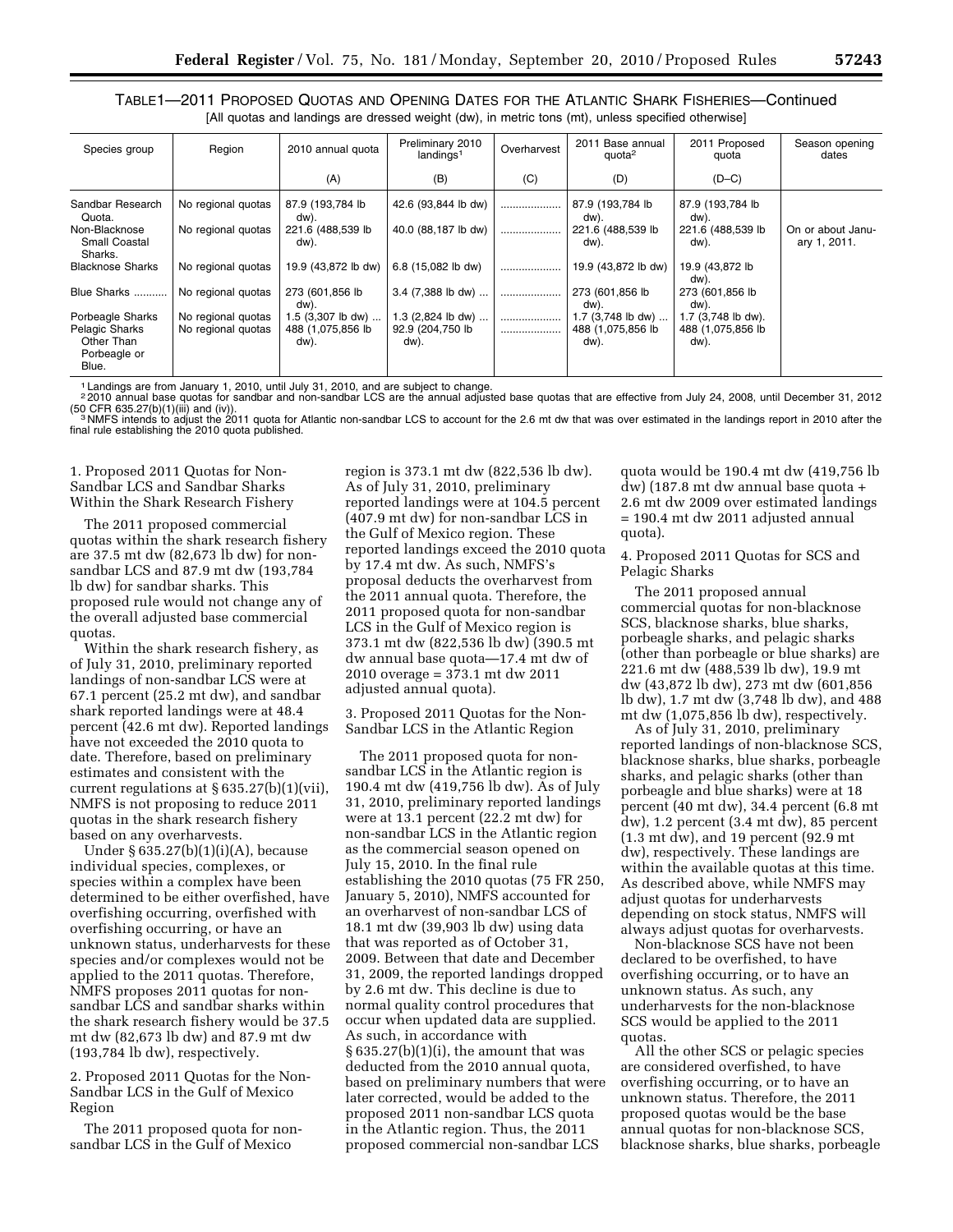sharks, and pelagic sharks (other than blue and porbeagle sharks) (221.6 mt dw (488,539 lb dw), 19.9 mt dw (43,872 lb dw), 273 mt dw (601,856 lb dw), 1.7 mt dw (3,748 lb dw), and 488 mt dw (1,075,856 lb dw), respectively).

## *Proposed Adaptive Management Measures*

Under the current regulations, the Atlantic shark commercial fishing seasons for each species or species complex is anticipated to open on or about January 1 of each year, and continue year-round. In recent years, the quota for some of the shark species groups and regions has lasted only a short period of time instead lasting yearround as expected under Amendment 2. For example, in the Atlantic region in 2009, the non-sandbar LCS quota lasted for approximately six months, and in the Gulf of Mexico in 2010, the nonsandbar LCS quota was taken within six weeks.

One approach to the proposed adaptive management measures in the environmental assessment would be to maintain the status quo approach to establishing trip limits (33 non-sandbar LCS/trip) as well as consider alternatives to allow inseason flexibility regarding trip limits in order to extend fishing opportunities year-round. This approach would either maintain the current 33 non-sandbar LCS trip limits (sub-alternative 1A) or consider reductions in the trip limits to help ensure the fishing season extends throughout the year (sub-alternatives 1B and 1C).

A second approach would be to allow flexibility in the opening of the season for Atlantic shark fisheries through the annual specifications process and inseason actions to adjust shark trip limits in either region to provide expanded opportunities for constituents across the fishery, as is the intent of Amendment 2. In addition, having such flexibility would help NMFS respond throughout the management region to any future unanticipated large and small scale events.

This second approach was also analyzed in Amendment 2; however, as described in Amendment 2, NMFS did not select this approach at that time because NMFS felt that fishermen would fish for non-sandbar LCS in an incidental manner. As described earlier, after Amendment 2, fishermen continued to direct on non-sandbar LCS. Neither approach would alter the objectives in the 2006 Consolidated HMS FMP or its Amendments. Rather, these two approaches look at different ways of maintaining the shark fishery given rebuilding plans and other

management measures, such as time/ area closures, that were designed to rebuild overfished stocks, prevent overfishing, and provide opportunities to fish for some shark species, as appropriate. Neither approach would change the overall quota, the rebuilding plan, time/area closures, or other management measures. Only the opening dates and retention limits would change under these approaches. Thus, the main differences between the approaches are how fast and at what time of year the quota will be taken. In considering these approaches, NMFS analyzed several alternatives in the environmental assessment.

Sub-alternative 1A, the no action alternative, would maintain the existing regulations for the current trip limits established in the 2006 Consolidated HMS FMP and its amendments. The Atlantic shark commercial fishing season for each species or species complex would be anticipated to open on or about January 1 of each year and continue until the fishery is closed. Additionally, over- or underharvests in a given fishing year would be accounted for in the following year depending on the status of the species.

Sub-alternative 1B would allow NMFS to modify the non-sandbar LCS trip limit through an inseason action, if needed, to extend the fishing season in the Gulf of Mexico region if the available quota is being harvested at a rate that would not ensure a reasonable season length. The trip limit could be reduced from the current trip limit established under Amendment 2 to the 2006 Consolidated HMS FMP down to zero non-sandbar LCS per trip based on the amount of remaining quota and the time left in a given fishing season. NMFS' decision to reduce the trip limit, and to what extent it would be reduced, would be based on the criteria discussed under sub-alternative 2B.

Sub-alternative 1C would modify the non-sandbar LCS trip limit through an inseason action, as needed, to extend the fishing season in the Atlantic region if the available quota is being harvested at a rate that would not allow for a reasonable season length. Similar to sub-alternative 1B, the trip limit could be reduced and decisions to reduce the trip limit would be based on the criteria discussed under sub-alternative 2B.

Alternative 2, the preferred alternative, considers multiple subalternatives that would revisit the current shark management structure. These proposed management measures would allow flexibility in setting the opening date of the Atlantic shark fisheries through the annual specifications process and allow for

more equitable fishing opportunities for constituents across all areas. Another proposed management measure would provide flexibility by allowing inseason actions to make adjustments to the nonsandbar LCS trip limits in either region to provide equitable opportunities for constituents across the fishery, as is the intent of Amendment 2.

Sub-alternative 2A, a preferred alternative in the environmental assessment, would establish a process and criteria for selecting the opening dates of the shark fisheries through the annual specifications process in the Atlantic and Gulf of Mexico regions. This alternative presumes that the quotas for some fisheries, such as the non-sandbar LCS fisheries, would not last the entire fishing year given that the fishing behavior has changed since the implementation of Amendment 2. This alternative would provide additional flexibility to ensure the fisheries open at times beneficial for fishermen while also considering the ecological needs of the different species. Consistent with current practice, NMFS would establish the yearly shark quotas and announce the opening of the fishing season through annual rulemaking with notice and public comment at the beginning of each fishing season. Under this alternative, NMFS would consider the following criteria and other relevant factors in establishing the opening dates:

1. The available annual quotas for the current fishing season for the different species/complexes based on any overand/or underharvests experienced during the previous commercial shark fishing seasons;

2. Estimated season length based on available quota(s) and average weekly catch rates of different species/ complexes in the Atlantic and Gulf of Mexico regions from the previous years;

3. Length of the season for the different species/complexes in the previous years and whether fishermen were able to participate in the fishery in those years;

4. Variations in seasonal distribution, abundance, or migratory patterns of the different species/complexes based on scientific and fishery information;

5. Effects of catch rates in one part of a region precluding vessels in another part of that region from having a reasonable opportunity to harvest a portion of the different species/ complexes quotas;

6. Effects of the adjustment on accomplishing the objectives of the 2006 Consolidated HMS FMP and its amendments; and/or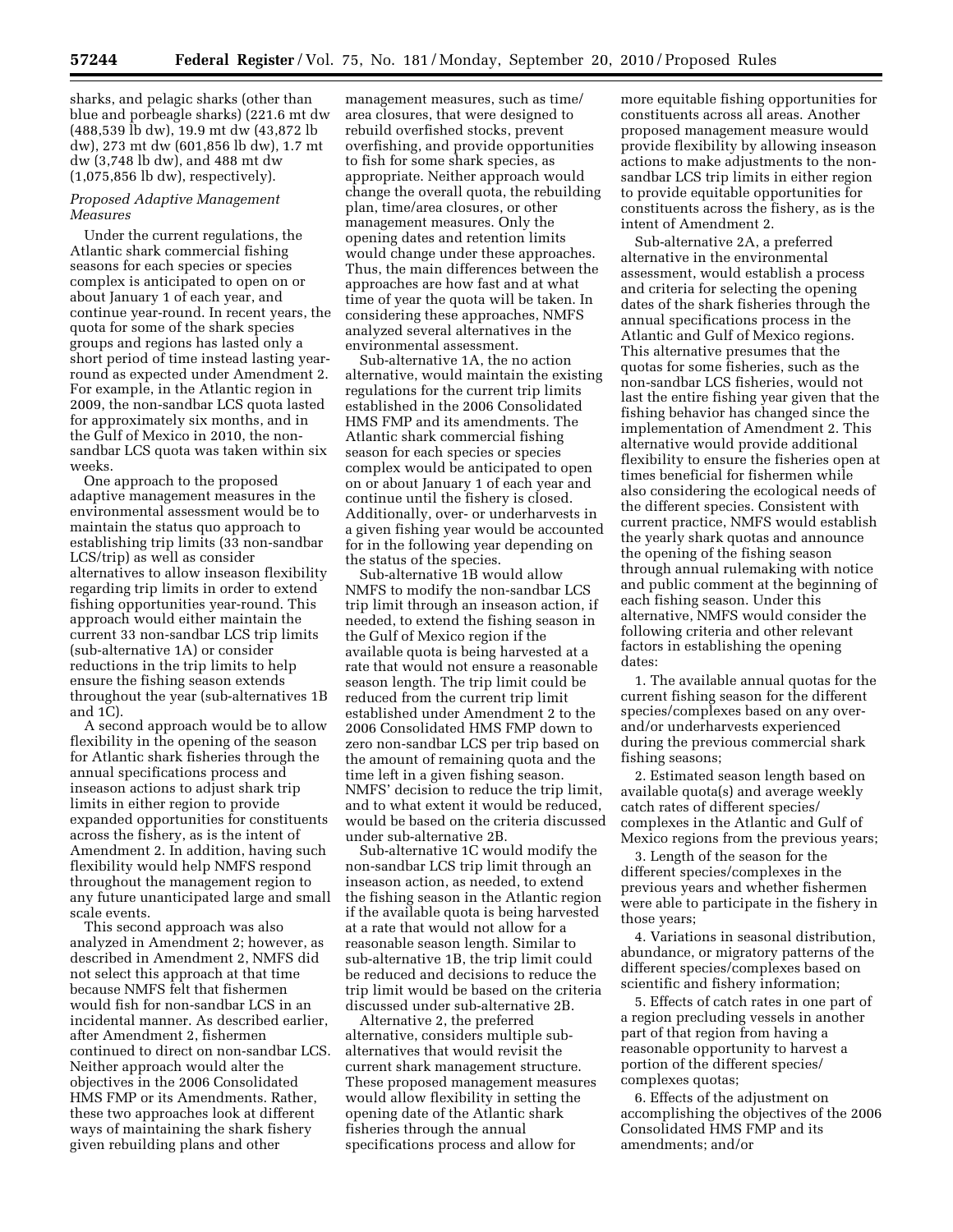7. Effects of a delayed opening with regard to fishing opportunities in other fisheries.

Sub-alternative 2B, a preferred alternative in the environmental assessment, would provide NMFS the ability to adjust the trip limits via inseason actions based on certain criteria. This alternative presumes that the quotas for some fisheries, such as the non-sandbar LCS fisheries, would not last the entire fishing year given that the fishing behavior has changed since the implementation of Amendment 2 and builds in flexibility to try to extend the availability of the quota. The goal of the alternative is to lengthen the season to provide, to the extent practicable, equitable opportunities across the fishing management region while also considering the ecological needs of the different species. The criteria NMFS would consider in making adjustments via inseason actions to trip limits in either the Atlantic or Gulf of Mexico regions would be the following:

1. The amount of remaining shark quota in the relevant area or region, to date, based on dealer reports;

2. The catch rates of the relevant shark species/complexes, to date, based on dealer reports;

3. Estimated date of fishery closure based on when the landings are projected to reach 80 percent of the quota given the realized catch rates;

4. Effects of the adjustment on accomplishing the objectives of the 2006 Consolidated HMS FMP and its amendments;

5. Variations in seasonal distribution, abundance, or migratory patterns of the relevant shark species based on scientific and fishery-based knowledge; and/or,

6. Effects of catch rates in one part of a region precluding vessels in another part of that region from having a reasonable opportunity to harvest a portion of the relevant quota.

For the 2011 Atlantic commercial shark fishing season, NMFS does not propose to change the trip limit when the season opens. Currently, the trip limits are 33 non-sandbar LCS per trip for shark directed permit holders and 3 non-sandbar LCS per trip for shark incidental permit holders. Under subalternative 2B, NMFS could later modify the trip limits through an inseason action with five days' advance notice from filing of such a change.

## *Proposed Fishing Season Notification for the 2011 Atlantic Commercial Shark Fishing Season*

Based on the proposed criteria and processes described above, NMFS proposes that the 2011 Atlantic

commercial shark fishing season for the shark research, non-sandbar LCS in the Gulf of Mexico region, non-blacknose SCS, blacknose sharks, blue sharks, porbeagle sharks, and pelagic sharks (other than porbeagle and blue sharks) in the northwestern Atlantic Ocean, including the Gulf of Mexico and the Caribbean Sea, would open on the effective date of the final rule for this action. NMFS proposes to open the Atlantic non-sandbar LCS fishery on July 15, 2011. The delay in the Atlantic non-sandbar LCS fishery would provide, to the extent practicable, equitable opportunities across the fishing management region while also considering the ecological needs of the different species. Without delaying the opening date, based on catch rates from 2009, the south Atlantic fishermen would likely catch the regional quota before the sharks could migrate to the north Atlantic area.

All of the shark fisheries would remain open until December 31, 2011, unless NMFS determines that the fishing season landings for sandbar shark, non-sandbar LCS, blacknose sharks, non-blacknose SCS, blue sharks, porbeagle sharks, or pelagic sharks (other than porbeagle or blue sharks) have reached, or are projected to reach, 80 percent of the available quota. At that time, consistent with  $\S 635.28(b)(1)$ , NMFS will file for publication with the Office of the Federal Register a notice of closure for that shark species group and/ or region that will be effective no fewer than 5 days from date of filing. From the effective date and time of the closure until NMFS announces, via a notice in the **Federal Register**, that additional quota is available, the fishery for the shark species group and, for nonsandbar LCS, region would remain closed, even across fishing years, consistent with  $\S 635.28(b)(2)$ .

#### *Request for Comments*

Comments on this proposed rule may be submitted via *[http://](http://www.regulations.gov) [www.regulations.gov,](http://www.regulations.gov)* mail, or fax. Comments may also be submitted at a public hearing (see Public Hearings and Special Accommodations below). NMFS solicits comments on this proposed rule by October 20, 2010 (see **DATES** and **ADDRESSES**). NMFS will hold four public hearings for this proposed rule. These hearings will be physically accessible to people with disabilities. Requests for sign language interpretation or other auxiliary aids should be directed to Guy´ DuBeck at (301) 713–2347 or Jackie Wilson at (240) 338–3936 at least 7 days prior to the hearing date. The public is reminded that NMFS expects participants at the

public hearings to conduct themselves appropriately. At the beginning of each public hearing, a representative of NMFS will explain the ground rules (*e.g.,* alcohol is prohibited from the hearing room; attendees will be called to give their comments in the order in which they registered to speak; each attendee will have an equal amount of time to speak; and attendees should not interrupt one another). The NMFS representative will attempt to structure the meeting so that all attending members of the public will be able to comment, if they so choose, regardless of the controversial nature of the subject(s). Attendees are expected to respect the ground rules, and, if they do not, they will be asked to leave the hearing.

#### **Classification**

Pursuant to section 304(b)(1)(A) of the Magnuson-Stevens Act, the NMFS Assistant Administrator has determined that the proposed rule is consistent with the 2006 Consolidated HMS FMP and its amendments, other provisions of the MSA, and other applicable law, subject to further consideration after public comment.

NMFS prepared an environmental assessment for this rule that discusses the impact on the environment as a result of this rule. In this proposed action, NMFS is considering adding flexibility to shark management measures by analyzing criteria that would allow for delays to the start of the different shark species/complex fishing seasons each year as well as allow for inseason adjustments to the shark trip limits, as appropriate, to extend the fishing season, as necessary. These measures are meant to provide, to the extent practicable, equitable opportunities across the fishing management region while also considering the ecological needs of the different species. A copy of the environmental assessment is available from NMFS (see **ADDRESSES**).

This proposed rule has been determined to be not significant for purposes of Executive Order 12866.

An initial regulatory flexibility analysis (IRFA) was prepared, as required by section 603 of the RFA (RFA). The IRFA describes the economic impact this proposed rule, if adopted, would have on small entities. A description of the action, why it is being considered, and the legal basis for this action are contained at the beginning of this section in the preamble and in the **SUMMARY** section of the preamble. A summary of the analysis follows. A copy of this analysis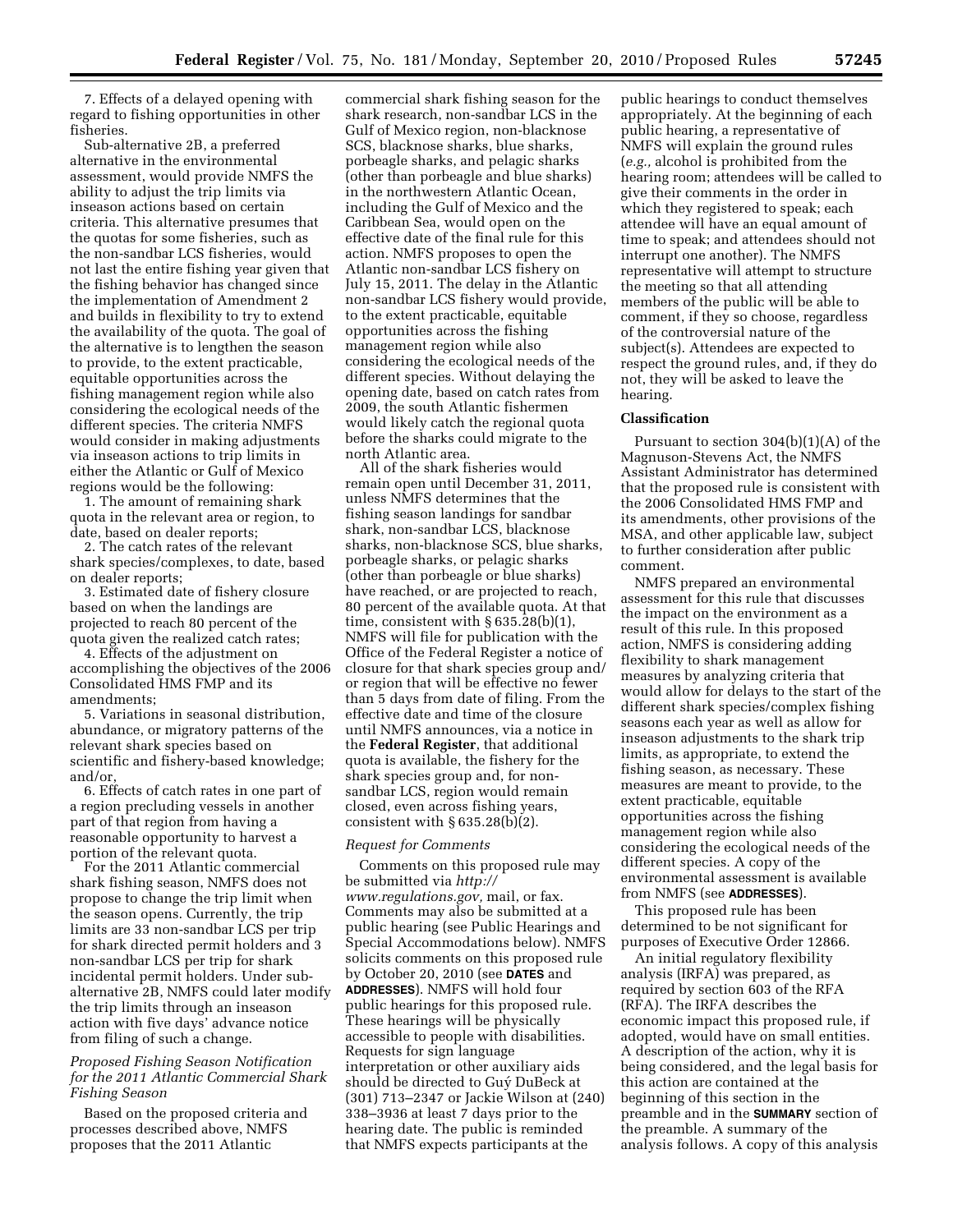is available from NMFS (see **ADDRESSES**).

In compliance with section  $603(b)(1)$ of the Regulatory Flexibility Act, the purpose of this proposed rulemaking is, consistent with the Magnuson-Stevens Act and the 2006 Consolidated HMS FMP and its amendments, to adjust the 2011 proposed quotas for non-sandbar LCS, sandbar sharks, blacknose sharks, non-blacknose SCS, blue sharks, porbeagle sharks, or pelagic sharks (other than porbeagle or blue sharks) based on overharvests from the previous fishing year. An additional purpose is to provide flexibility in the regulations to allow for a delay in the opening of the fishing season, and allow inseason adjustments in the trip limits to slow the fishery down during the season, as necessary. This flexibility is intended to provide, to the extent practicable, equitable opportunities across the fishing management region while also considering the ecological needs of the different species.

In compliance with section 603(b)(2) of the Regulatory Flexibility Act, the objectives of this proposed rulemaking are to: (1) Adjust the annual quotas for non-sandbar LCS in the Atlantic region due to overestimations in the final rule in 2010 and non-sandbar LCS in the Gulf of Mexico region due to minor overharvests in 2010; (2) create new criteria and a process for selecting the opening dates of the shark fisheries in the Atlantic and Gulf of Mexico regions; and (3) adjust the trip limits inseason for non-sandbar LCS based on certain criteria and processes.

Section 603(b)(3) requires Federal agencies to provide an estimate of the number of small entities to which the rule would apply. NMFS considers all HMS permit holders to be small entities because they either had average annual receipts less than \$4.0 million for fishharvesting, average annual receipts less than \$6.5 million for charter/party boats, 100 or fewer employees for wholesale dealers, or 500 or fewer employees for seafood processors. These are the Small Business Administration (SBA) size standards for defining a small versus large business entity in this industry.

The commercial shark fishery is comprised of fishermen who hold a shark directed or incidental limited access permits (LAP) and the related industries including processors, bait houses, and equipment suppliers, all of which NMFS considers to be small entities according to the size standards set by the SBA. The proposed rule would apply to the approximately 221 directed commercial shark permit holders, 2782 incidental commercial

shark permit holders, and 105 commercial shark dealers as of November 5, 2009.

This proposed rule does not contain any new reporting, recordkeeping, or other compliance requirements (5 U.S.C. 603(b)(4)). Similarly, this proposed rule would not conflict, duplicate, or overlap with other relevant Federal rules (5 U.S.C. 603(b)(5)). Fishermen, dealers, and managers in these fisheries must comply with a number of international agreements, domestic laws, and other FMPs. These include, but are not limited to, the Magnuson-Stevens Act, the Atlantic Tunas Convention Act, the High Seas Fishing Compliance Act, the Marine Mammal Protection Act, the Endangered Species Act, the National Environmental Policy Act, the Paperwork Reduction Act, and the Coastal Zone Management Act. NMFS does not believe that the new regulations proposed to be implemented would duplicate, overlap, or conflict with any relevant regulations, Federal or otherwise.

Under section 603(c), agencies are required to describe any alternatives to the proposed rule which accomplish the stated objectives and which minimize any significant economic impacts. These impacts are discussed below and in the Environmental Assessment for the proposed action. Additionally, the Regulatory Flexibility Act (5 U.S.C. 603 (c) (1)–(4)) lists four general categories of significant alternatives that would assist an agency in the development of significant alternatives. These categories of alternatives are: (1) Establishment of differing compliance or reporting requirements or timetables that take into account the resources available to small entities; (2) clarification, consolidation, or simplification of compliance and reporting requirements under the rule for such small entities; (3) use of performance rather than design standards; and (4) exemptions from coverage of the rule for small entities.

In order to meet the objectives of this proposed rule, consistent with Magnuson-Stevens Act and the Endangered Species Act (ESA), NMFS cannot exempt small entities or change the reporting requirements only for small entities. Thus, there are no alternatives discussed that fall under the first and fourth categories described above. In addition, none of the alternatives considered would result in additional reporting or compliance requirements (category two above). NMFS does not know of any performance or design standards that would satisfy the aforementioned objectives of this rulemaking while, concurrently, complying with the

Magnuson-Stevens Act. As described below, NMFS analyzed two different main alternatives in this proposed rulemaking with 5 sub-alternatives and provides justification for selection of the preferred alternative to achieve the desired objective.

NMFS considered two main alternatives for the shark fishery in the short term. One approach would be to maintain the status quo approach to establishing trip limits (33 non-sandbar LCS/trip) as well as consider alternatives to allow inseason flexibility regarding trip limits in order to extend fishing opportunities year-round (alternative 1 and its sub-alternatives). The other approach would be to allow flexibility in the opening of the season for Atlantic shark fisheries through the annual specifications process and allow adjustments via inseason actions to shark trip limits in either region to provide expanded opportunities for constituents across the fishery, as is the intent of Amendment 2 (alternative 2 and its sub-alternatives).

Under alternative 1, NMFS considered three sub-alternatives. Subalternative 1A, the No Action alternative, would maintain the current vessel trip regulations for non-sandbar LCS. This would result in no additional impacts to small entities. Limited access directed shark permit holders would continue to be able to land up to 33 nonsandbar LCS per trip. On average, between 2008 and 2009, approximately 47 vessels with directed shark permits and 15 vessels with incidental shark permits had non-sandbar LCS landings. The estimated total trip revenue for a maximum trip of 33 sharks is estimated to be \$1,920 in the Gulf of Mexico and \$1,767 in the Atlantic. However, this trip limit as implemented has resulted in shortened fishing seasons in 2009 and 2010 due to regional non-sandbar LCS quotas being filled before the end of the fishing year. Fishermen in some areas, such as the north Atlantic, were not able to harvest a portion of the 2009 non-sandbar LCS quota as intended in Amendment 2 because the quota was harvested before sharks migrated to northern waters in the Atlantic in 2009. As such, sub-alternative 1A is not likely to meet the objective of this proposed rule to provide fishery participants an equal opportunity to the extent practicable to harvest the full shark quotas.

Sub-alternative 1B would establish a new non-sandbar LCS trip limit that would extend the fishing season in the Gulf of Mexico region based on remaining quota and time left in the fishing season. On average between 2008 and 2009, approximately 20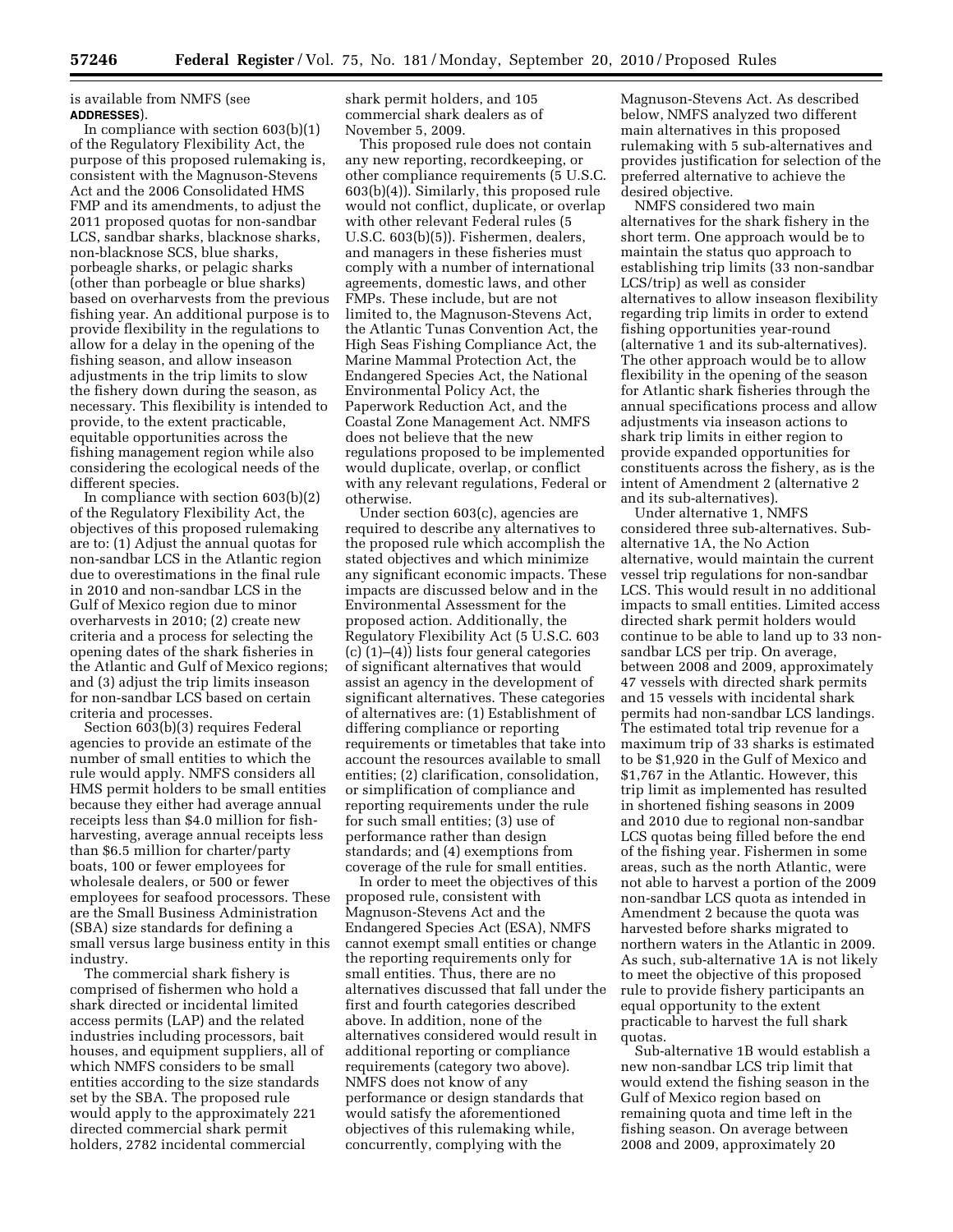vessels with directed shark permits and 4 vessels with incidental shark permits had non-sandbar LCS landings in the Gulf of Mexico region. The direct economic impacts to shark fishermen in the Gulf of Mexico region would depend on the reduction in the trip limit. Approximately 81 percent of the Gulf of Mexico trips retained 29 or fewer nonsandbar LCS per trip. Therefore, for a majority of trips, NMFS anticipates that a reduction in the trip limit from 33 non-sandbar LCS to 29 non-sandbar LCS would have a neutral impact on fishermen as fishing and business practices are not anticipated to change due to such a reduction. Reducing the trip limit from 33 non-sandbar LCS to 29 non-sandbar LCS would potentially reduce the maximum revenue per trip by an average of \$233 per trip in the Gulf of Mexico. This estimate is based on the average non-sandbar shark weight and 2009 median ex-vessel prices for non-sandbar LCS and shark fin in the Gulf of Mexico region. Approximately 18 percent may lose additional gross revenues on a per trip basis as they were landing more than 33 non-sandbar LCS according to Coastal Fisheries data. In addition, on average, vessels in the Gulf of Mexico region retained 21 non-sandbar LCS per trip; however, the average trip landing numbers of non-sandbar LCS varied by month. If the trip limit were reduced to 21 non-sandbar LCS per trip, this could reduce gross revenues per trip from \$1,920 to \$1,222. While, on average, fishermen may only retain 21 nonsandbar LCS, such a reduction would preclude fishermen from being able to keep additional sharks (up to 33 nonsandbar LCS per trip). Therefore, such a reduction may change how they fish. It may also result in additional trips within a day to make up for lost individual trip revenues, which could result in higher fuel costs, longer fishing days, and increased time away from home. All of these factors are expected to result in negative economic impacts in the short term.

Reducing the trip limit to below 21 non-sandbar LCS per trip would be expected to result in economic impacts as it would further reduce gross revenues for shark fishermen on a trip basis. The reduction in gross revenues would range from \$756 to \$1,920 for a trip limit of 20 to 0 non-sandbar LCS, respectively. The lowest average number of non-sandbar LCS retained was 11 non-sandbar LCS per trip during the month of September, which equates to \$640 in gross revenues per trip. Such reductions in the trip limits could translate into fishermen making

multiple trips within a day to make up for lost individual trip revenues, which could result in higher fuel costs, longer fishing days, and increased time away from home. However, NMFS anticipates that at some reduced trip limit level, directed shark fishermen would stop targeting sharks because it would no longer be economically viable. At this point, NMFS expects that shark fishermen would target other species and retain sharks incidentally as anticipated under Amendment 2 and, therefore, the economic impacts in terms of changes in fishing practices and diversifying fishing effort toward other species to make up for lost shark revenues would be the same as described in Amendment 2.

Sub-alternative 1C would establish a new non-sandbar LCS trip limit that would extend the fishing season in the Atlantic region based on remaining quota and time left in the fishing season. On average between 2008 and 2009, approximately 27 vessels with directed shark permits and 11 vessels with incidental shark permits had nonsandbar LCS landings in the Atlantic region. The direct impacts to shark fishermen in the Atlantic region would depend on the reduction in the trip limit. As explained above, approximately 81 percent of the Atlantic trips retained 27 or fewer non-sandbar LCS per trip. Therefore, for a majority of the trips, NMFS anticipates that a reduction in the trip limit from the 33 non-sandbar LCS to 27 non-sandbar LCS would have minimal economic impacts on fishermen as fishing and business practices would not be anticipated to change with such a reduction. Approximately 11 percent may lose additional gross revenues on a trip basis as they were landing more than 33 nonsandbar LCS according to Coastal Fisheries data. In addition, on average, vessels in the Atlantic region retained 13 non-sandbar LCS per trip; however, the average trip landing numbers of non-sandbar LCS varied by month. If the trip limit was reduced to 13 nonsandbar LCS per trip, this could reduce potential gross revenues per trip from \$1,767 to \$696. However, on average, fishermen did not retain 33 non-sandbar LCS per trip during any month of the year. In addition, during 6 of the 12 months fishermen retained fewer than the overall monthly average retention of 13 non-sandbar LCS per trip. Therefore, such a reduction in the trip limit is only anticipated to have minor adverse direct economic impacts to fishermen in the short term; long term impacts are not anticipated as these reductions would not be permanent.

Reducing the trip limit below 13 nonsandbar LCS per trip would be expected to result in moderate adverse direct economic impacts as it would most likely reduce gross revenues for shark fishermen in the short term. Fishermen would be expected to stop fishing for sharks as it would no longer be profitable. The reduction in gross revenues would range from \$1,125 to \$1,767 for 12 to 0 non-sandbar LCS per trip, respectively. The lowest average number of non-sandbar LCS retained was 8 non-sandbar LCS per trip during the month of June, which equates to \$428 in gross revenues per trip. These reductions in the trip limits could translate into fishermen making multiple trips within a day to make up for lost individual trip revenues, which could result in higher fuel costs, longer fishing days, and increased time away from home. However, NMFS anticipates that at some reduced trip limit level, directed shark fishermen would stop targeting sharks because it would no longer be economically viable. At this point, NMFS expects that shark fishermen would target other species and retain sharks incidentally as anticipated under Amendment 2, and therefore, the socioeconomic impacts in terms of changes in fishing practices and diversifying fishing effort toward other species to make up for lost shark revenues would be the same as described in Amendment 2.

Under alternative 2, the preferred alternative, NMFS considered two subalternatives. Sub-alternative 2A would establish new opening dates for the shark fisheries through the annual specifications process in the Atlantic and Gulf of Mexico regions based on certain criteria and processes. Subalternative 2A could potentially affect the 221 directed and 282 incidental shark permit holders along with the 105 shark dealers. NMFS plans to review the criteria on an annual basis to determine when to open each fishery at equitable and beneficial times for fishermen while also considering the ecological needs of the different species. The opening of the fishing season could vary based on the available annual quota, catch rates, and number of fishing participants during the year. For the 2011 fishing season, NMFS is proposing to open the shark research, non-sandbar LCS in the Gulf of Mexico region, blacknose shark, nonblacknose SCS, and pelagic shark fisheries on the effective date of the final rule for this action. The direct and indirect socioeconomic impacts would be neutral on a short and long-term basis, because NMFS is proposing not to change the opening dates of these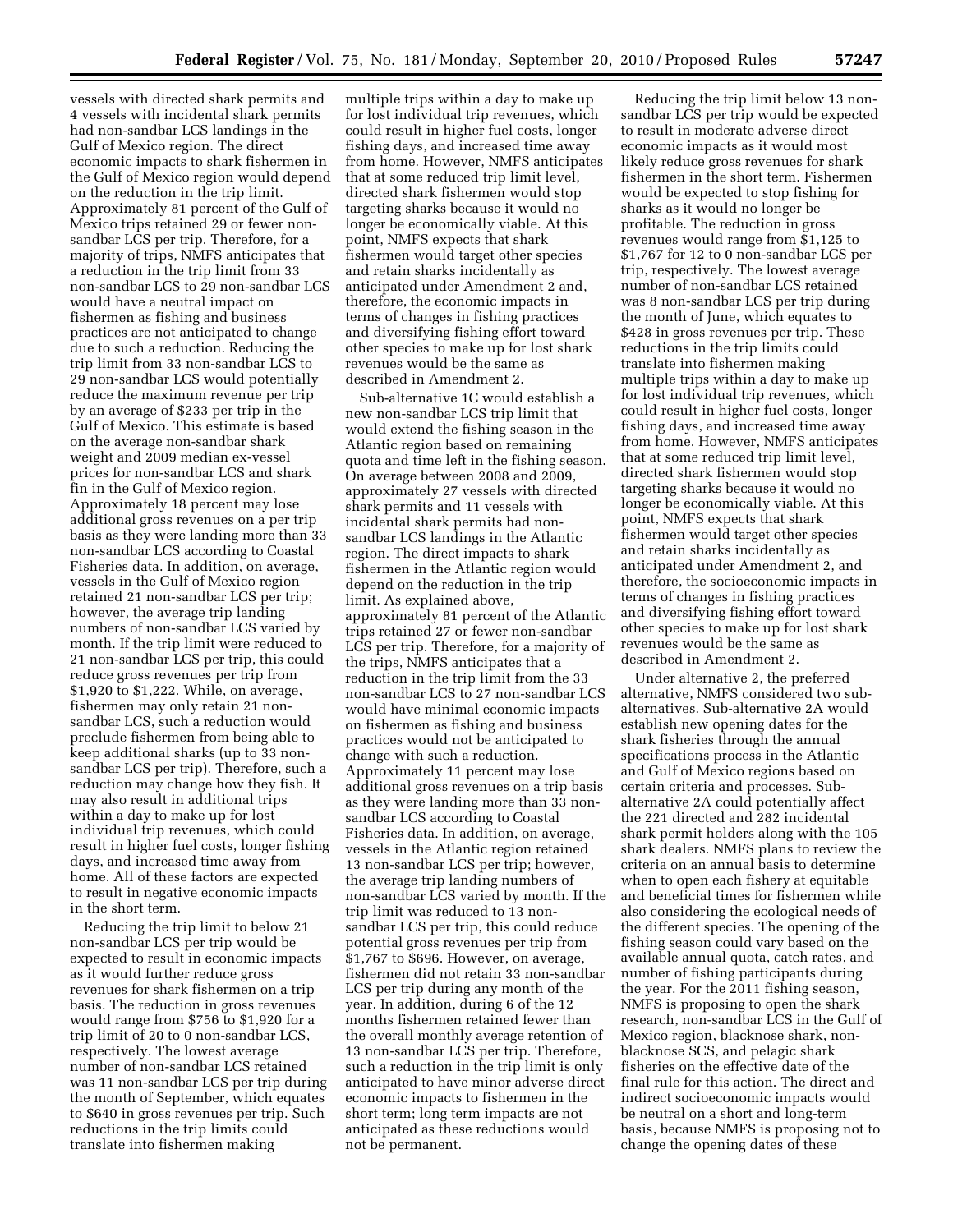fisheries from the status quo. NMFS is proposing to delay the opening of the non-sandbar LCS in the Atlantic region until July 15, 2011, which would be the same opening date as 2010 fishing season. The delay in the Atlantic nonsandbar LCS fishing season would result in short- and long-term, direct, minor, adverse socioeconomic impacts as fishermen would have to fish in other fisheries to make up for lost nonsandbar LCS revenues at the beginning of the 2011 fishing season. The short and long-term effects for delaying the season would cause indirect, minor, adverse socioeconomic impacts on shark dealers and other entities that deal with shark products as they may have to diversify during the beginning of the season when non-sandbar LCS shark products would not be available. This would be most prevalent in areas of the southeast Atlantic where non-sandbar LCS are available early in the fishing season. The delay in the non-sandbar LCS fishing season could cause changes in ex-vessel prices. In 2009, the median ex-vessel price of LCS meat in January was approximately \$0.25 per pound dressed weight in the Gulf of Mexico and \$0.45 in the South Atlantic region, while the median ex-vessel price in July of 2008 was \$0.45 in the Gulf of Mexico and \$0.75 in the South Atlantic. The median ex-vessel price for shark fins in January was \$17.00 per pound in the Gulf of Mexico and \$16.00 in the South Atlantic. When the LCS fishery opens in July, the average price for fins would be approximately \$14.00 per pound in the Gulf of Mexico and \$12.00 per pound in the South Atlantic based on 2008 prices. Since the north Atlantic had a very limited 2009 non-sandbar LCS fishing season, the ex-vessel prices for 2008 were used for the comparison.

In the north Atlantic, the delayed opening for the non-sandbar LCS would have direct, minor, beneficial socioeconomic impacts in the short and long-term for fishermen as they would have access to the non-sandbar LCS quota in 2011. Fishermen in the North Atlantic did not have or had limited access to the non-sandbar LCS quota in 2009. There would be indirect, minor, beneficial socioeconomic impacts in the short and long-term for shark dealers and other entities that deal with shark products in this area as they would also have access to non-sandbar LCS products in 2011. Thus, delaying the non-sandbar LCS seasons under the preferred alternative would cause neutral cumulative socioeconomic impacts, since it would allow for a more equitable distribution of the quotas among constituents in this region,

which was the original intent of Amendment 2.

Sub-alternative 2B would establish new inseason trip limit adjustment criteria for the Gulf of Mexico and Atlantic regions. Sub-alternative 2B would allow NMFS to adjust the trip limit through inseason actions, but would not adjust the overall shark quotas for the GOM and Atlantic regions. This sub-alternative is anticipated to have direct and indirect, short-term, neutral socioeconomic impacts in the GOM and Atlantic regions, because changing the trip limits inseason would not limit the overall harvest of sharks, but would provide the mechanism to modify the harvest spatially and temporally to allow equitable access to the resource. Directed fishing on sharks would continue as long as the trip limit is high enough to make it economically viable. Since the implementation of Amendment 2 directed shark fishing trips land, on average, 21 non-sandbar LCS in the GOM region, and 13 nonsandbar LCS in the Atlantic region. NMFS has not been able to determine at what trip limit directed fishing for nonsandbar LCS would not be economically viable, as directed non-sandbar LCS fishing trips have continued at lower landings than the annual averages during certain months. Different trip limit levels have been further analyzed in alternatives 1B and 1C, and the socioeconomic impacts associated with the range of trip limits are described above under sub-alternatives 1B and 1C. Trip limits set at levels too low for fishermen to continue targeting nonsandbar LCS would likely lead to shifts in effort to other fisheries, similar to effort shifts experienced during closures of the non-sandbar LCS fishery in 2009 and 2010. The criteria for changing trip limits inseason takes into account opportunities for equitable access to fishermen throughout the respective regions and ecological considerations of the stocks, but would not restrict or reduce the current quota. If trip limits are set in a manner that is beneficial to the ecological needs of the different shark species their populations may increase in the long-term, which could allow for increased quota levels in the future. Therefore, minor, beneficial long-term direct, indirect, and cumulative socioeconomic impacts may occur.

#### **List of Subjects in 50 CFR Part 635**

Fisheries, Fishing, Fishing vessels, Foreign relations, Imports, Penalties, Reporting and recordkeeping requirements, Treaties.

Dated: September 15, 2010. **Samuel D. Rauch III,** 

*Deputy Assistant Administrator for Regulatory Programs, National Marine Fisheries Service.* 

For reasons set out in the preamble, 50 CFR part 635 is proposed to be amended as follows:

### **PART 635—ATLANTIC HIGHLY MIGRATORY SPECIES**

1. The authority citation for part 635 continues to read as follows:

**Authority:** 16 U.S.C. 971 *et seq.;* 16 U.S.C. 1801 *et seq.* 

2. In § 635.24, paragraph (a)(8) is added to read as follows:

#### **§ 635.24 Commercial retention limits for sharks and swordfish.**

\* \* \* \* \*

(a) \* \* \* (8) *Inseason trip limit adjustment criteria.* NMFS will file with the Office of the Federal Register for publication notification of any inseason adjustments to trip limits. Before making any adjustment, NMFS will consider the following criteria and other relevant factors:

(i) The amount of remaining shark quota in the relevant area or region, to date, based on dealer reports;

(ii) The catch rates of the relevant shark species/complexes, to date, based on dealer reports;

(iii) Estimated date of fishery closure based on when the landings are projected to reach 80 percent of the quota given the realized catch rates;

(iv) Effects of the adjustment on accomplishing the objectives of the 2006 Consolidated HMS FMP and its amendments;

(v) Variations in seasonal distribution, abundance, or migratory patterns of the relevant shark species based on scientific and fishery-based knowledge; and/or,

(vi) Effects of catch rates in one part of a region precluding vessels in another part of that region from having a reasonable opportunity to harvest a portion of the relevant quota.

- \* \* \* \* \*
	- 3. In § 635.27:

A. Paragraphs (b)(1)(ii) through (b)(1)(vi) are redesignated as paragraphs  $(b)(1)(iii)$  through  $(b)(1)(vii)$ , respectively.

B. Paragraph (b)(1)(ii) is added to read as follows:

#### **§ 635.27 Quotas.**

- \* \* \* \* \*
	- (b) \* \* \*
	- $(1)^*$  \* \* \*

(ii) *Opening fishing season criteria.*  NMFS will file with the Office of the